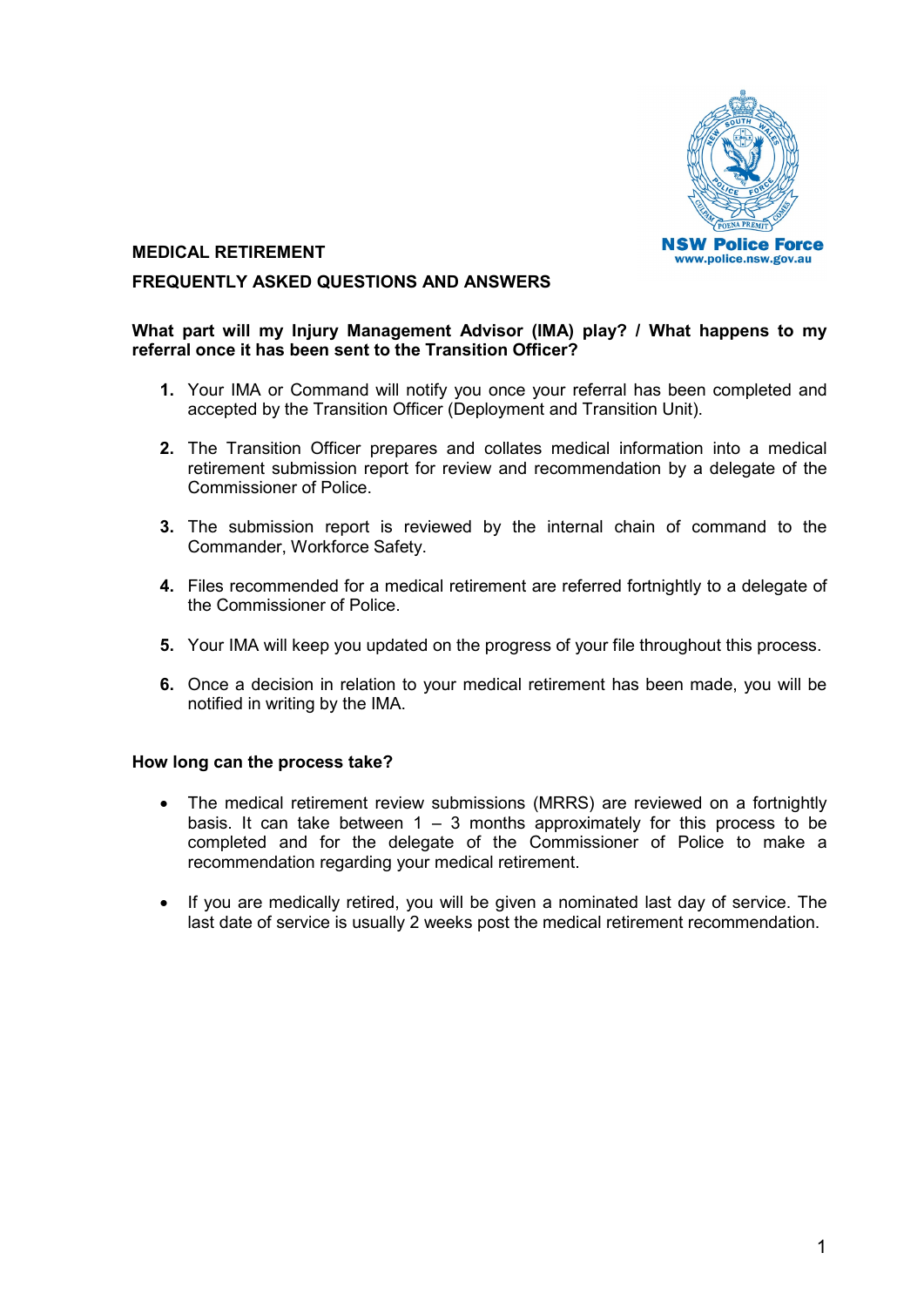### **Under what section of the Police Act, 1990, am I being considered for a medical retirement?**

Section 94B of the Police Act 1990 states;

*"94B RETIREMENT ON MEDICAL GROUNDS The Commissioner may retire a member of the NSW Police Force if:* 

*(a) the person is found on medical grounds to be unfit to perform or incapable of discharging the duties of the person's position, and* 

*(b) the person's unfitness or incapacity:*

*(i) appears likely to be of a permanent nature, and* 

*(ii) has not arisen from actual misconduct on the part of the person, or from causes within the person's control."*

# **Important to note**

- You may extend your last day of service by utilising any available annual/recreation leave you may have. If you elect to take your leave prior to your retirement, you must notify your respective Command directly to advise them of this decision.
- You can refer to your fortnightly pay slip to ascertain your current leave balance. As per Section 17.15.2 of the *Crown Employees (Police Officer's 2017) Award*, you may elect to take some or all leave prior to retirement.
- You should also be aware of the following: extended leave cannot be used to extend your last day of service and if you are employed on a fixed term contract.
- You cannot use outstanding leave entitlements to extend your last day of service beyond your contract date. If you elect to take any of your leave entitlement prior to retirement, you must submit an application for leave directly to your Commander.

## **How do I find out more about support through my career transition with NSW Police?**

If you are fit for work outside of the NSW Police Force and your workers compensation claim has been accepted, your IMA will liaise with EML and coordinate a referral to an external provider tailored to your needs. Support services include: wellness programs, career transition support, recognition of prior learning and career development.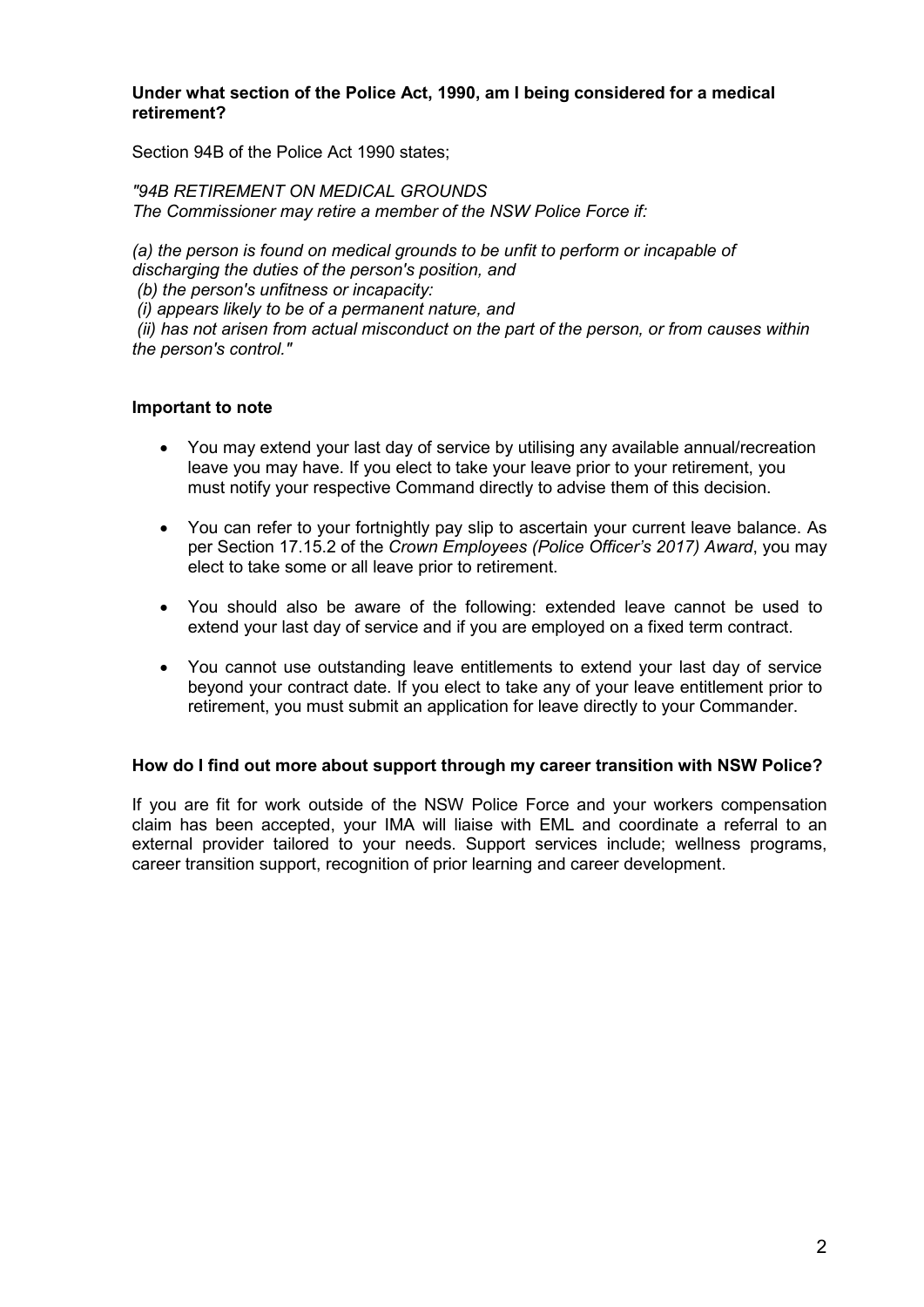## **Do I have Income Protection?**

For Sworn officers, Income Protection (IP) is available for accepted on duty and off duty claims and is provided by the insurer, TAL Life Limited (TAL). Under IP, officers will be entitled to receive up to 75% of their salary (salary is defined as base salary plus 17% loading for non-commissioned officers). Commissioned officers are entitled to up to 75% of award salary. IP will be paid up to a maximum of 7 years for on duty claims and for a maximum of 2 years for off duty claims. For further information, please contact the Income Protection Team. Financial

- Payroll enquiries NSW Police Shared Services P. 8835 8400
- Income Protection Team NSW Police Shared Services P. 8835 8411
- TAL Life Limited P. 1300 209 088 W: [www.tal.com.au](http://www.tal.com.au/)

## **How can I claim a Total and Permanent Disability (TPD) benefit?**

Please contact your super fund for information and assistance to initiate a claim, as this is a separate process not managed by the NSW Police Force.

Police Blue Ribbon Insurance First State Superannuation Customer Service Ph. 1300 650 873 W: [www.firststatesuper.com.au](http://www.firststatesuper.com.au/)